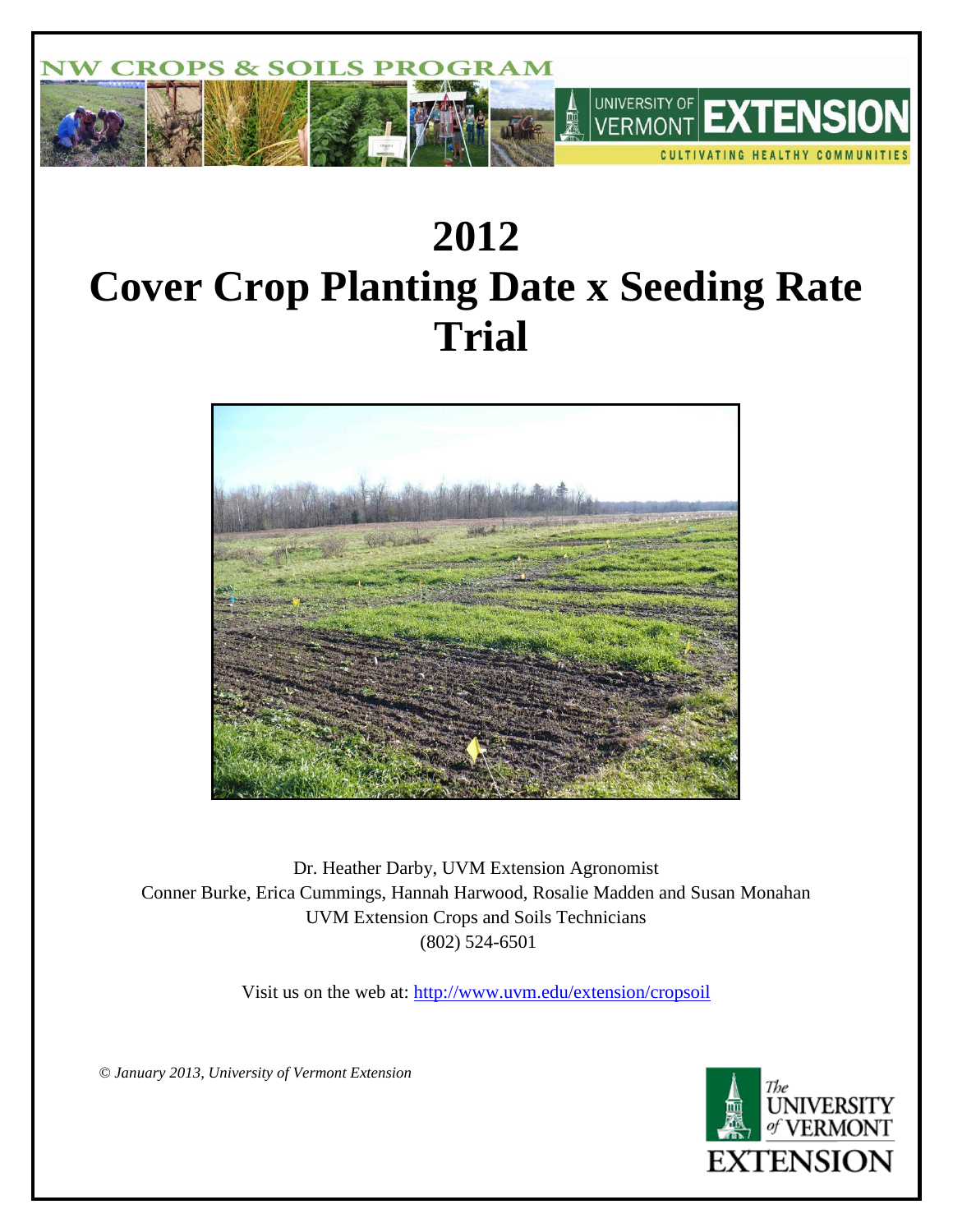## **2012 COVER CROP PLANTING DATE X SEEDING RATE TRIAL Dr. Heather Darby, University of Vermont Extension [heather.darby\[at\]uvm.edu](mailto:heather.darby@uvm.edu?subject=Winter%20Barley%20Variety%20Trial)**

When corn silage is harvested in the fall, the entire plant is removed, leaving the soil exposed through the winter. Many farmers have started to plant cover crops following corn harvest because of the multitude of benefits cover cropping brings to soil health and fertility. The cover crop protects the soil from erosion, adds organic matter, and also scavenges excess soil nitrogen (N), releasing it again after cover crops are terminated in the spring. This keeps the nitrogen from potentially being lost through leaching, which, in addition to the soil benefits, provides a financial benefit to farmers – less nitrogen loss means less fertilizer needed in the spring. Farmers have asked about best practices for growing cover crops to maximize benefit to the soil, while protecting corn silage yield and quality. In particular, establishing a "last chance" planting date for cover crops is important in our region where the growing season is short and common adverse fall weather can delay planting. This study was intended to determine what planting dates and which seeding rates give the best cover crop performance.

# **MATERIALS AND METHODS**

This project consisted of a planting date and a planting date x seeding rate study. The experimental design of the planting date study was a randomized complete block with three replicates. Treatments were six planting dates (19-Sep, 26-Sep, 7-Oct, 12-Oct, 20-Oct, and 3-Nov) seeded at 100 lbs  $ac^{-1}$ . The experimental design of the seeding rate x planting date study was a randomized complete block with split plots. The main plots were planting dates of 19-Sep, 26-Sep, 7-Oct, and 12-Oct. The subplots were seeding rates of 50, 75, 100, and 150 lbs  $ac^{-1}$ . The trial field was disked to prepare the seedbed for planting. The plots were broadcast seeded; plots were ten feet wide by ten feet long (Table 1). The seed was winter rye (variety not specified).

Variations in project results can occur because of variations in genetics, soil, weather, and other growing conditions. Statistical analysis makes it possible to determine whether a difference among treatments is real or whether it might have occurred due to other variations in the field. At the bottom of each table, a LSD value is presented for each variable (e.g. yield). Least Significant Differences (LSD's) at the 10% level of probability are shown. Where the difference between two treatments within a column is equal to or greater than the LSD value at the bottom of the column, you can be sure in 9 out of 10 chances that there is a real difference between the two values. Treatments that were not significantly lower in performance than the highest value in a particular column are indicated with an asterisk. In the example

below, treatment A is significantly different from treatment C but not from treatment B. The difference between A and B is equal to 200, which is less than the LSD value of 300. This means that these treatments did not differ in yield. The difference between A and C is equal to 400, which is greater than the LSD value of 300. This means that the yields of these treatments were significantly different from one another.

| <b>Treatment</b> | Yield   |
|------------------|---------|
|                  | $2100*$ |
| B                | 1900*   |
|                  | 1700    |
| <b>LSD</b>       | 300     |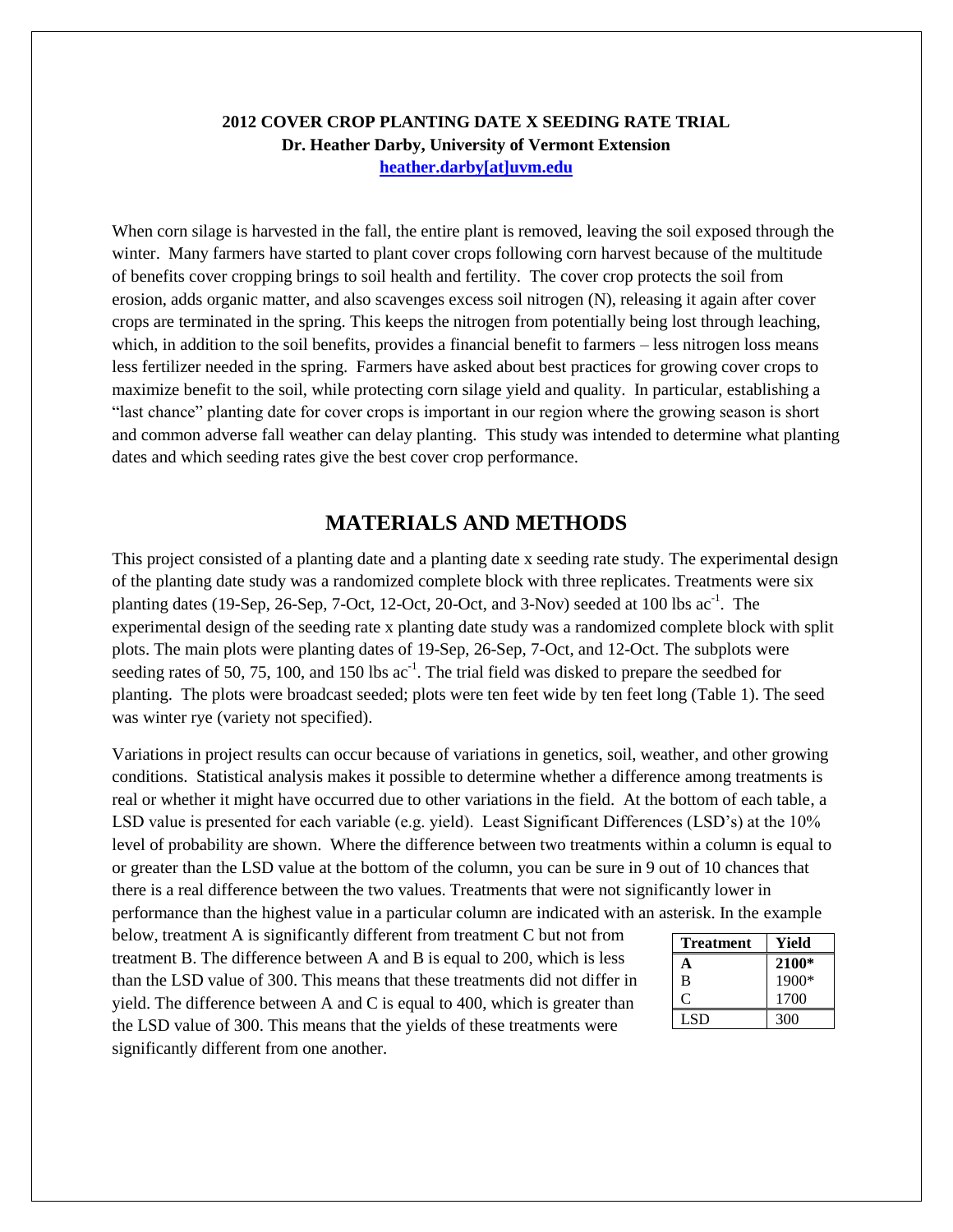|                                | Borderview Research Farm, Alburgh, VT.       |  |  |  |
|--------------------------------|----------------------------------------------|--|--|--|
| Soil type                      | Benson rocky silt loam                       |  |  |  |
| Previous crop                  | Wheat                                        |  |  |  |
| Tillage operations             | Fall plow, disc, and spike-toothed harrow    |  |  |  |
| Plot area (ft.)                | $10 \times 10$                               |  |  |  |
| Seeding rate (lbs. $ac^{-1}$ ) | 50, 75, 100, 150                             |  |  |  |
| Replicates                     | 3                                            |  |  |  |
| Planting date (2011)           | 19-Sep, 26-Sep, 7-Oct, 12-Oct, 20-Oct, 3-Nov |  |  |  |
| Harvest date (2012)            | $10-May$                                     |  |  |  |

### **Table 1. Agronomic and trial information for the cover crop planting date x seeding rate study, 2011- 2012.**

Estimations of percent cover were made on 19-Apr 2012. Plots were hand harvested on 10-May. A subsample of the harvested material was collected, dried, ground, and then sent to Cumberland Valley Analytical Services in Hagerstown, MD for nitrogen analysis. This measurement was taken to provide an estimate of the amount of nitrogen scavenged by the cover crop.

# **RESULTS**

Using data from a Davis Instruments Vantage Pro2 Weather Station on-site at Borderview Research Farm in Alburgh, VT, weather data were summarized for the 2011-2012 growing season (Table 2).With the exception of September 2011 (Tropical Storm Irene), precipitation was less than the 30-year average for all other months. Temperature was higher than the 30-year average for all months encompassing this study from planting to harvest.

|                                     | 2011 |        |            | 2012   |        |        |        |        |      |
|-------------------------------------|------|--------|------------|--------|--------|--------|--------|--------|------|
| Alburgh, VT                         | Sep  | Oct    | <b>Nov</b> | Dec    | Jan    | Feb    | Mar    | Apr    | May  |
| Average temperature $({}^{\circ}F)$ | 62.8 | 50.1   | 43.4       | 29.5   | 22.2   | 26.0   | 39.7   | 44.9   | 60.5 |
| Departure from normal               | 2.20 | 1.90   | 5.20       | 3.60   | 3.40   | 4.50   | 8.60   | 0.10   | 4.10 |
|                                     |      |        |            |        |        |        |        |        |      |
| Precipitation <sup>*</sup> (inches) | 5.6  | 3.5    | 1.4        | 2.2    | 1.5    | 0.7    | 1.5    | 2.6    | 3.9  |
| Departure from normal               | 1.9  | $-0.1$ | $-1.7$     | $-0.1$ | $-0.6$ | $-1.1$ | $-0.8$ | $-0.2$ | 0.5  |
|                                     |      |        |            |        |        |        |        |        |      |
| Growing Degree Days (base 32°F)     | 964  | 566    | 368        | 126    | 72     | 91     | 411    | 435    | 917  |
| Departure from normal               | 106  | 64     | 166        | 107    | 72     | 91     | 285    | 51     | 161  |

**Table 2. Summarized weather data for the 2011- 2012 cover crop growing season.**

Based on weather data from Davis Instruments Vantage pro2 with Weatherlink data logger.

Historical averages for 30 years of NOAA data (1981-2010).

\* Precipitation data from June-September 2012 is based on Northeast Regional Climate Center data from an observation station in Burlington, VT.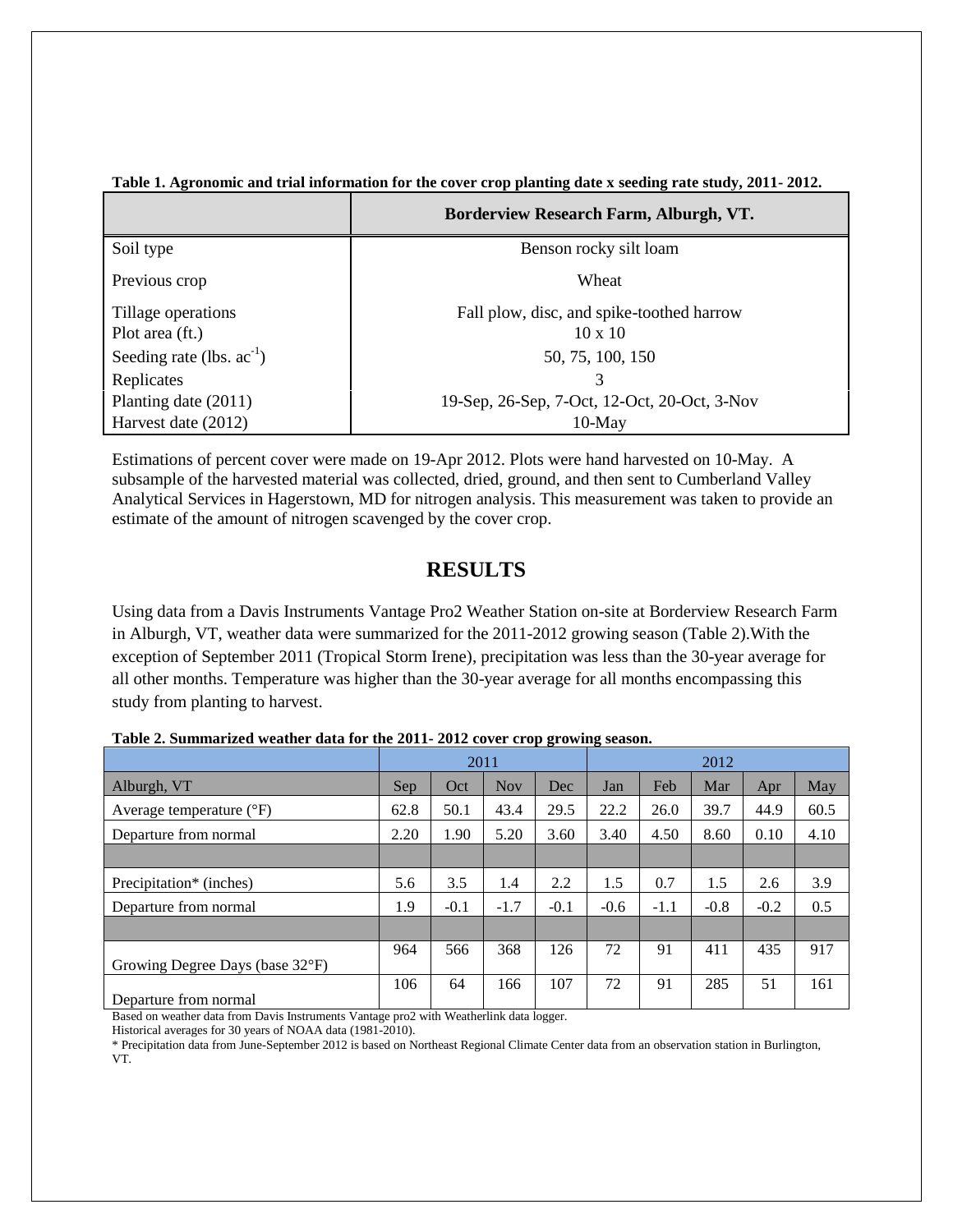### *Impact of Planting Date on Winter Rye Production*

In general, the earlier in the fall that winter rye is planted the faster the seed will germinate (Table 3). At this time the soil temperature is warmer and allows for a more rapid germination. This will ultimately allow the cover crop to become better established prior to fall dormancy. The fall of 2011 was above average in temperature, mostly likely leading to similar emergence times among cover crop planting dates. The rye planted on 26-Sep yielded the most biomass  $(2588 \text{ lbs } ac^{-1})$ , although not statistically different from planting dates 19-Sep and 12-Oct (Table 4; Figure 1). The earlier planting dates were the tallest in height and also provided the most percentage of ground cover. As planting dates were delayed into late October, cover crop biomass, heights and ground cover were 50% less than earlier planting dates. Planting dates with the highest plant biomass also scavenged the most nitrogen per acre (Table 4).

| . .<br>Planting date | ີ<br>$\sim$ $\sim$<br>Emergence date | Days till emergence |
|----------------------|--------------------------------------|---------------------|
| $19-Sep$             | $23-Sep$                             |                     |
| $26-Sep$             | 7-Oct                                | 11                  |
| 7-Oct                | $12$ -Oct                            |                     |
| $12-Oct$             | $21$ -Oct                            | 11                  |
| $20$ -Oct            | $3-Nov$                              | 14                  |
| $27-Oct$             | 8-Nov                                | 11                  |
| $3-Nov$              | $18-Nov$                             | 21                  |

#### **Table 3. Impact of cover crop planting date on seed emergence, 2011.**

**Table 4. Impact of planting date on cover crop yield and quality, Alburgh, VT.**

| Planting date | -ə ----<br><b>Biomass</b>      | Average height | -,, , ----- <del>-- a--</del> ,<br>Plant cover | Nitrogen                       | Nitrogen |
|---------------|--------------------------------|----------------|------------------------------------------------|--------------------------------|----------|
| 2011          | $\text{ lbs}$ ac <sup>-1</sup> | cm             | %                                              | $\text{ lbs}$ ac <sup>-1</sup> | $\%$     |
| $19-Sep$      | 2044*                          | $64.0*$        | 58.1*                                          | 32.8                           | 1.6      |
| $26-Sep$      | 2588*                          | $61.9*$        | $63.9*$                                        | $44.6*$                        | 1.8      |
| 7-Oct         | 1508                           | $55.7*$        | $57.1*$                                        | 28.0                           | 1.9      |
| $12-Oct$      | 2356*                          | 59.3*          | $63.5*$                                        | $47.3*$                        | 2.0      |
| $20$ -Oct     | 1041                           | 38.1           | 43.6                                           | 21.3                           | 2.1      |
| $3-Nov$       | 410                            | 25.1           | 8.2                                            | 12.8                           | $3.2*$   |
|               |                                |                |                                                |                                |          |
| LSD(0.10)     | 820                            | 13.8           | 16.6                                           | 12.8                           | 0.3      |
| Trial mean    | 1658                           | 50.7           | 49.1                                           | 31.1                           | 2.1      |

\*Varieties that did not perform significantly lower than the top performing treatment (in bold) in a particular column are indicated with an asterisk.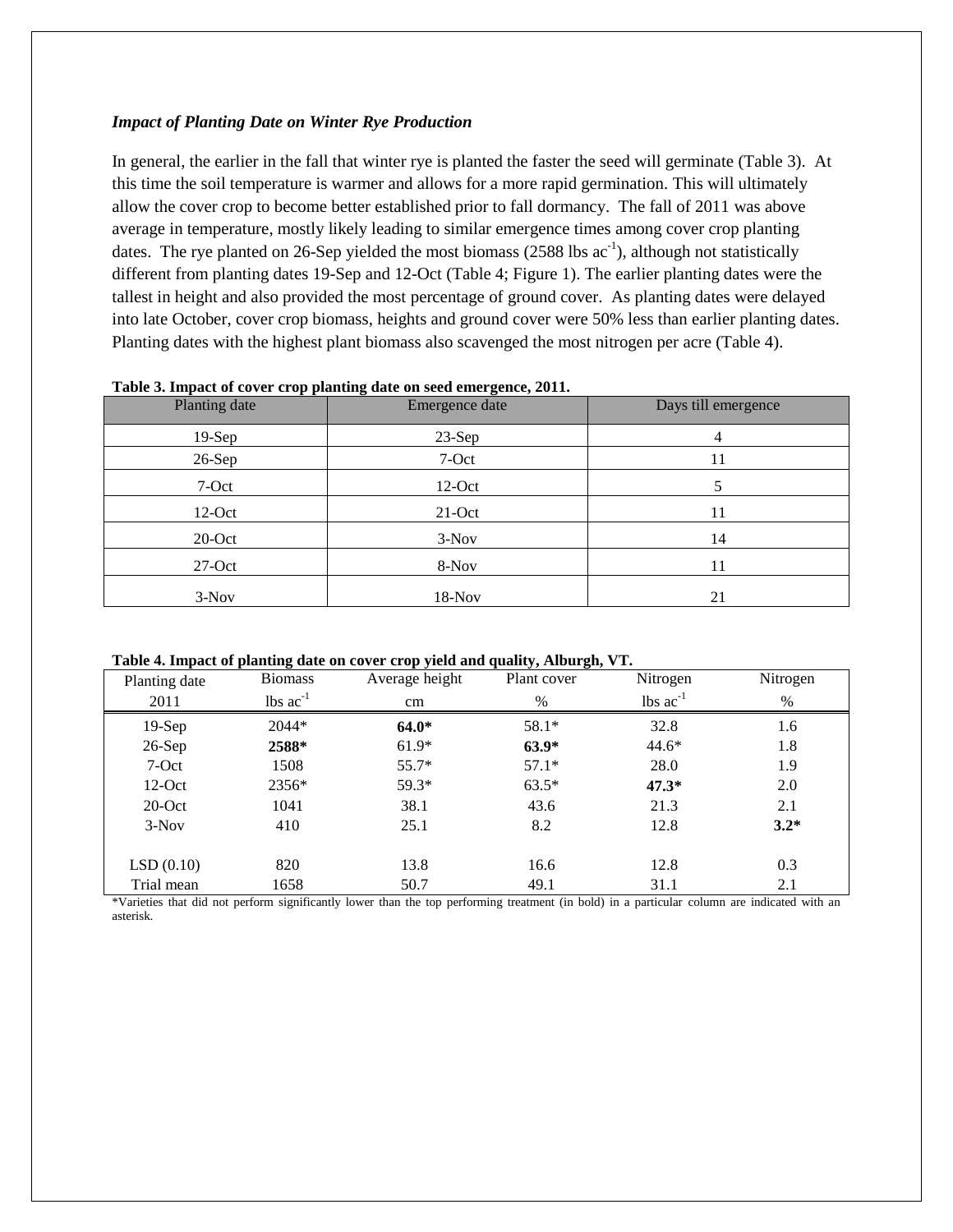

**Figure 1. Impact of planting date on cover crop biomass and percentage of ground cover in Alburgh, VT. Treatments that share a letter were not significantly different from one another (p=0.10, compare capital letters for biomass and lower-case letters for percent cover).**

## *Impact of Planting Date and Seeding Rate on Winter Rye Production*

## Planting Date x Seeding Rate Interaction

Interestingly, there was no significant interaction between cover crop planting date and seeding rate. This indicates that the winter rye performed similarly across seeding rates regardless of the planting date. Hence, we would assume that the same seeding rate can be used regardless of how early or late the cover crop is planted. This may be a result of mild fall weather enabling the winter rye to become well established and set tillers prior to fall dormancy. Therefore, the remainder of the report will focus on the main of effects of planting date and seeding rate.

## Impact of Planting Date

With the exception of the 7-Oct planting date, cover crop establishment was similar across planting dates (Table 5 Fig. 2). The trial mean winter rye biomass was 2065 lbs  $ac^{-1}$ . Winter rye planting between mid-September and mid-October allowed for adequate ground cover averaging 57.6% for the trial. The cover crops also scavenged nearly 40 lbs of nitrogen per acre. The 7-Oct planting date resulted in lower biomass yields, height, and ground cover than all other planting dates. This may be due to adverse weather at the time of planting.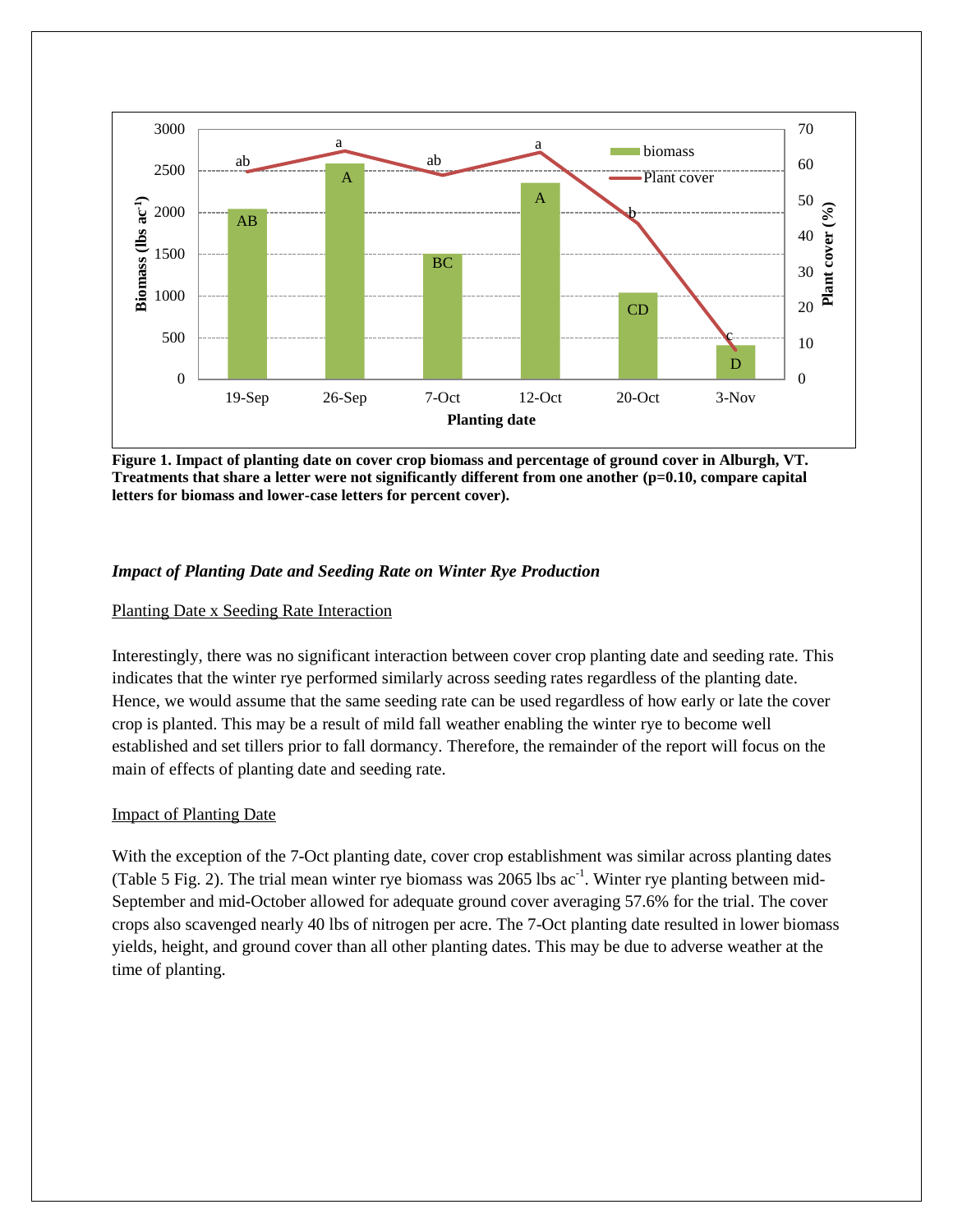| Planting date | <b>Biomass</b>                | height<br>Average | $\frac{1}{2}$ and $\frac{1}{2}$ , $\frac{1}{2}$ and $\frac{1}{2}$ and $\frac{1}{2}$ and $\frac{1}{2}$ are $\frac{1}{2}$<br>Ground cover | Nitrogen                      | Nitrogen |
|---------------|-------------------------------|-------------------|-----------------------------------------------------------------------------------------------------------------------------------------|-------------------------------|----------|
| 2011          | $\text{lbs}$ ac <sup>-1</sup> | cm                | $\%$                                                                                                                                    | $\text{lbs}$ ac <sup>-1</sup> | $\%$     |
| $19-Sep$      | $2145*$                       | 63.2              | $60.5*$                                                                                                                                 | 36.3                          | 1.7      |
| $26-Sep$      | 2373*                         | 62.5              | $64.0*$                                                                                                                                 | 41.3                          | 1.7      |
| 7-Oct         | 1577                          | 54.9              | 46.4                                                                                                                                    | 32.6                          | $2.2*$   |
| $12-Oct$      | 2166*                         | 57.5              | 59.4*                                                                                                                                   | 42.0                          | $2.0*$   |
| LSD(0.10)     | 452                           | <b>NS</b>         | 9.3                                                                                                                                     | <b>NS</b>                     | 0.3      |
| Trial mean    | 2065                          | 59.5              | 57.6                                                                                                                                    | 38.1                          | 1.9      |

|  |  | Table 5. Impact of planting date on cover crop yield and quality, Alburgh, VT. |  |
|--|--|--------------------------------------------------------------------------------|--|
|  |  |                                                                                |  |

NS – No statistical significance was determined between varieties.

\*Varieties that did not perform significantly lower than the top performing treatment (in bold) in a particular column are indicated with an asterisk.



**Figure 2. Impact of planting date on biomass and ground cover in Alburgh, VT (averaged across seeding**  rates). Treatments that share a letter were not significantly different from one another (p=0.10, compare **capital letters for biomass and lower-case letters for plant cover).**

## Impact of Seeding Rate

Winter rye yields, height, and percentage of ground cover were not significantly impacted by seeding rate in this study. Winter rye planted at 150 lbs.  $ac^{-1}$  was top performing for biomass (2342 lbs.  $ac^{-1}$ ), although not statistically significant (Table 6). All seeding rates provided over 50% ground cover and scavenged on average 30 lbs of nitrogen per acre.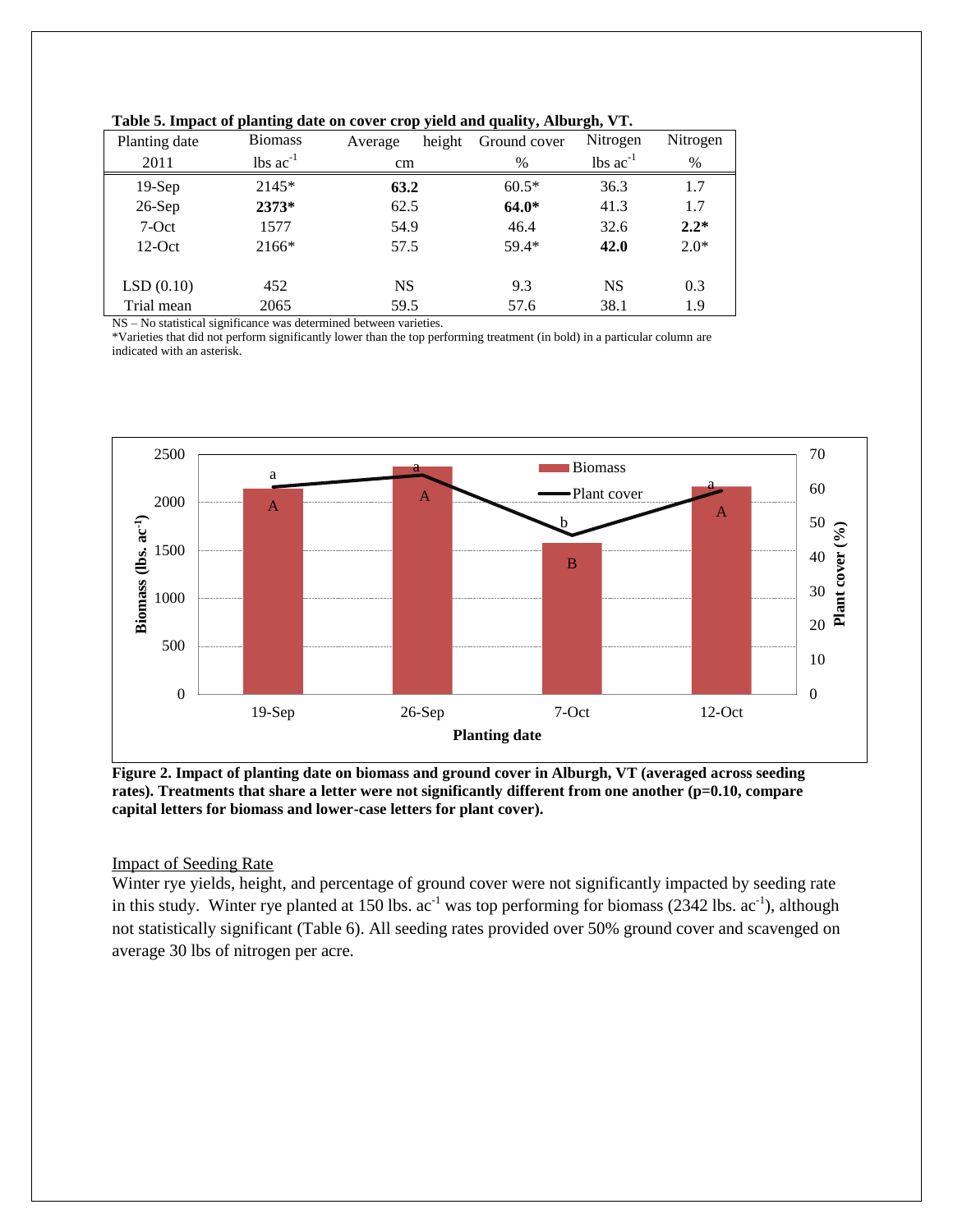| Seeding rate                  | <b>Biomass</b>                | Tuble of impact of becume take on cover erop yield and<br>Average<br>height | Ground<br>cover | $y^2$<br>Nitrogen             | Nitrogen  |
|-------------------------------|-------------------------------|-----------------------------------------------------------------------------|-----------------|-------------------------------|-----------|
| $\text{lbs}$ ac <sup>-1</sup> | $\text{lbs}$ ac <sup>-1</sup> | cm                                                                          | $\%$            | $\text{ lbs } \text{ac}^{-1}$ | $\%$      |
| 50                            | 2045                          | 59.4                                                                        | 53.7            | 37.6                          | 1.9       |
| 75                            | 1750                          | 59.3                                                                        | 55.5            | 33.3                          | 2.1       |
| 100                           | 2124                          | 60.2                                                                        | 60.7            | 39                            | 1.8       |
| 150                           | 2342                          | 59.3                                                                        | 60.4            | 42.4                          | 1.8       |
|                               |                               |                                                                             |                 |                               |           |
| LSD(0.10)                     | <b>NS</b>                     | <b>NS</b>                                                                   | <b>NS</b>       | <b>NS</b>                     | <b>NS</b> |
| Trial mean                    | 2065                          | 59.5                                                                        | 57.6            | 38.1                          | 1.9       |

|  | Table 6. Impact of seeding rate on cover crop yield and quality, Alburgh, VT. |  |  |
|--|-------------------------------------------------------------------------------|--|--|
|  |                                                                               |  |  |

NS – No statistical significance was determined between varieties.

\*Varieties that did not perform significantly lower than the top performing treatment (in bold) in a particular column are indicated with an asterisk.

# **DISCUSSION**

In the Northeast, where the fall tends to be cool and wet, timing corn harvest and cover crop planting is important to maximize corn yield, but also to maximize the soil health and financial benefits of a cover crop. Early fall planting of winter rye allows for significant vegetative growth that provides a greater mass of overwintering roots to hold the soil and reduce risk of erosion. In addition, winter rye has the ability to scavenge N from the soil. The more plant biomass produced, the more N that can be scavenged. Therefore, earlier planting dates that yield more biomass would also provide more N in the spring. If combined with planting shorter season corn, data from this trial suggests that planting cover crops in September or early October can provide significant cover to the soil surface as well as scavenge very high amounts of nitrogen.

Overall, winter rye biomass, average height, and percentage of ground cover dropped significantly for cover crops planted after mid-October. Cover crops planted in mid to end of September will allow for better establishment in the fall. In 2011, the fall was mild allowing for adequate cover crop establishment later into October; however, any adverse weather during this time would result in severely reduced establishment. This was observed when cover crops were planted on the 7-Oct. During this period of adverse weather, winter rye yields were reduced by half as compared to the cover crop planted on 19-Sep, 26-Sep, and 12-Oct. Hence, earlier cover crop plantings can help buffer against adverse fall conditions.

Surprisingly in this study, seeding rate did not impact winter rye yield or establishment. In past years, seeding rates ranging from 100 to 150 lbs  $ac^{-1}$  resulted in higher yields and percentage of ground cover. Ultimately, this would result in better soil erosion protection. The mild fall may have led to increased tillering of the winter rye cover crop. This would have allowed for better yields and percentage of ground cover when compared to past years. Therefore according to these trial results, it may not be cost effective to incorporate higher seeding rates, as long as your cover crops have adequate time to establish and tiller prior to fall dormancy. The earlier your cover crops are planted and established, the better likelihood you will see the intended results of cover cropping.